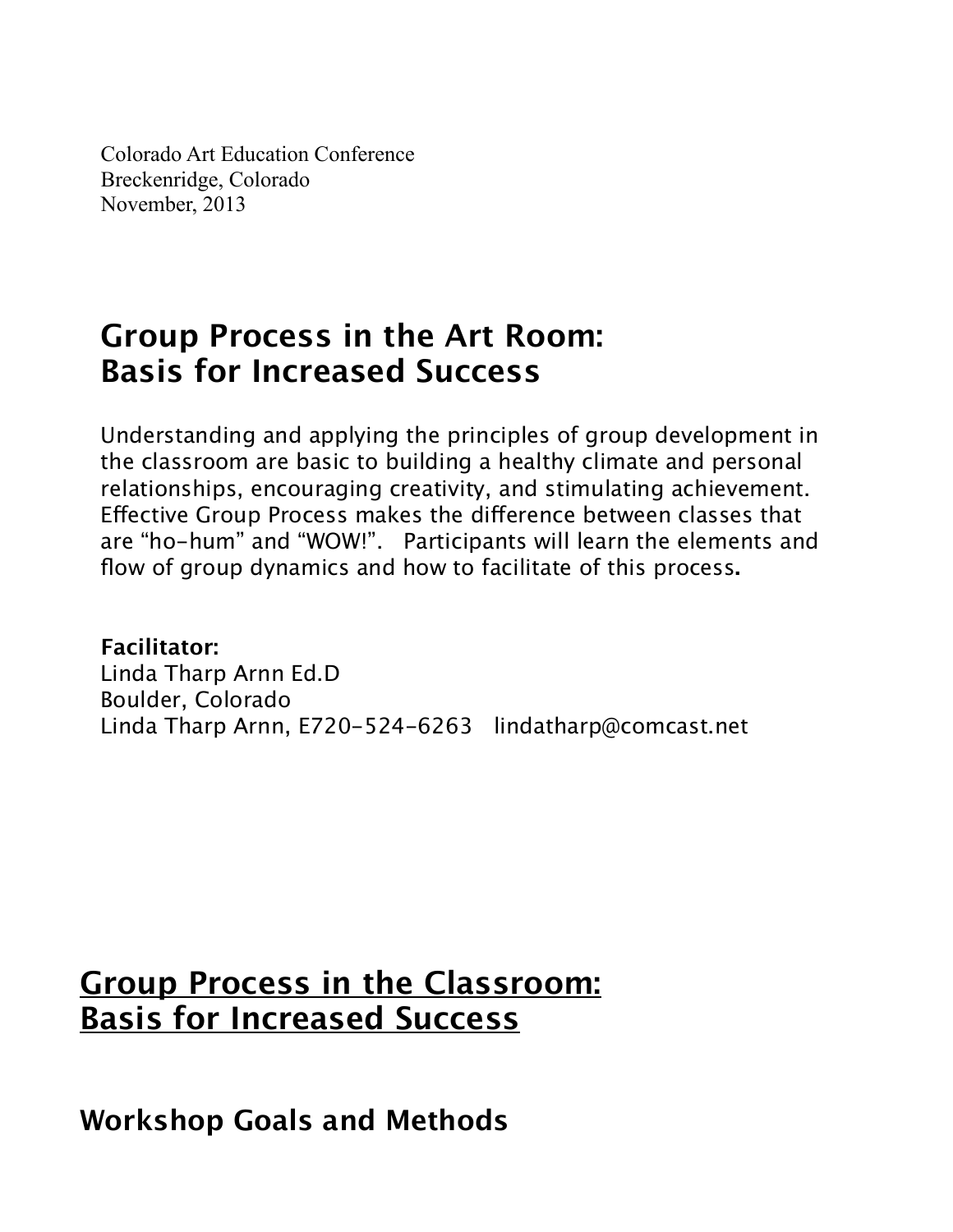**This workshop will use cognitive and hands-on approaches to explore what makes a great classroom. The ideal classroom covers course objectives and expectations, but encourages the students to set and achieve their own goals while experiencing acceptance, encouragement and recognition.**

## **Contents Covered:**

**1. Purpose for and Necessity of Group Development in the Classroom.**

**"The greatest of all talents, and the one most important for us, is the talent for humanity. And what is this talent? It is involvement. And the talent for being humane operationally means involvement in the welfare of one's fellowman...This most basic of all opportunities is the right to grow and develop as a human being who has been deeply involved in love of others, for the health and identity of the person consists in the meaningfulness of his/ her interrelationships." Montagu**

**In a classroom which focuses not only on cognitive standards, but on meaning and interrelationships, the teacher/facilitator will help the group and each student:**

- **acquire self-understanding**
- **develop an acceptance of self and others**
- **develop sensitivity and caring toward self and others**
- **learn to encourage others to develop communication skills**
- **gain individual insights**
- **learn to take risks in their growing and learning**
- **learn to become actively involved with others in the group**
- **develop an eagerness for changing themselves**
- **gain insights into problem areas**
- **develop empathy for others**
- **learn to give and receive support**
- **develop problem solving skills**
- **learn to maintain confidentiality**
- **explore feelings of self and of others**
- • **acquire new coping skill**
- **to develop a non-judgmental attitude .**

**(Gold/Roth)**

#### **2. The Teacher as Facilitator**

**According to Webster to "facilitate" is to make easier. The efective Facilitator interacts directly with students. The facilitator sets the emotional tone, gives meaning to the experience, deals with emotions which surface, encourages healthy group interactions, and handles logistical issues.**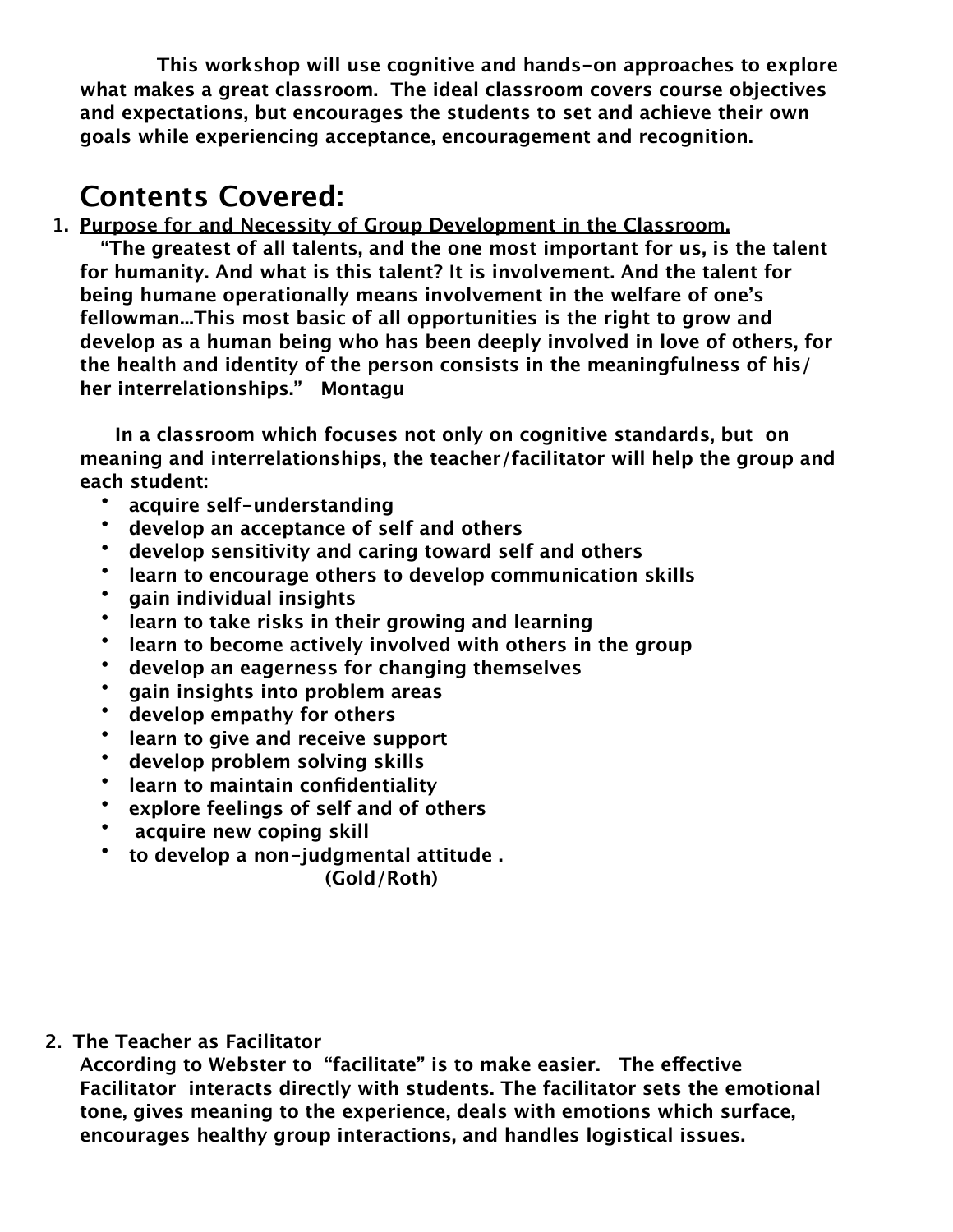**The facilitator influences the climate, facilitates the group process, counsels and instructs.**

#### **3. Stages of Group Development in The Classroom**

**In order to facilitate classroom learning and enable the students to coalesce as a group, it is essential that the teacher be aware of and encourage the group process.** 

| <b>Stages of Group</b><br>Development in the<br>Classroom |                            |                  |                |                                   |
|-----------------------------------------------------------|----------------------------|------------------|----------------|-----------------------------------|
|                                                           | <b>ONE</b>                 | <b>TWO</b>       |                |                                   |
|                                                           | <b>THREE</b>               | <b>FOUR</b>      | <b>FI VE</b>   |                                   |
| Task                                                      |                            |                  |                |                                   |
| Relationship                                              | <b>Outcomes Commitment</b> | Clarification    | Involvement    | Achievement<br><b>Recognition</b> |
|                                                           | <b>Outcomes Acceptance</b> | <b>Belonging</b> | <b>Support</b> | Pride<br><b>Satisfaction</b>      |

#### **4. Skills for Understanding and Facilitating Group Development are**

- **demonstrating commitment**
- **communication**
- **problem solving**
- **acceptance**
- **use of time**
- **humor**
- **emphasizing total wellness**

#### **5. Reflection, Celebration, and Moving Forward**

**Facilitator:** Linda Tharp Arnn, Ed.D Boulder, Colorado 720-524-6263 lindatharp@comcast.net

Colorado Art Educators Conference Breckenridge, Colorado November 2013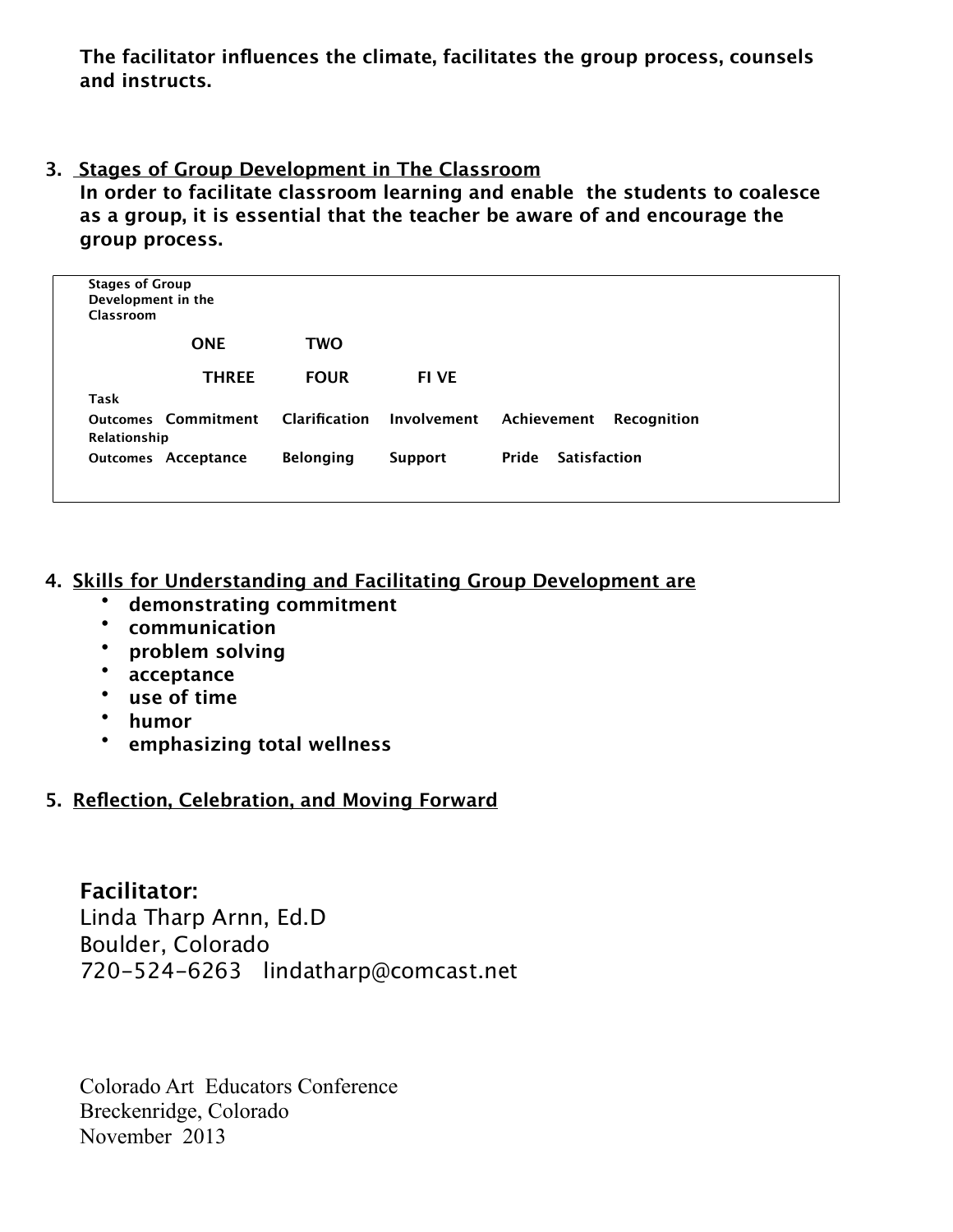#### **Anne Frank from February 23, 1944 when she was hiding**

"The best remedy for those who are frightened, lonely or unhappy is to go outside; somewhere they can be alone, alone with the sky, nature and God. For then and only then can you feel that everything is as it should be. As long as this exists, and that should be forever, I know that there will be solace for every sorrow, whatever the circumstances. I firmly believe that nature can bring comfort to all who suffer."

# **Using EcoArt to Increase Creativity and Self-Understanding**

In this session, participants become aware of the meaning and importance of environmental art and how it can enrich the lives of their students and themselves. Environmental Art or EcoArt, has many dimensions, each of which can encourage creativity, selfunderstanding, and awareness of wider environmental issues. These elements will be expanded and explored. Participants will construct an art piece from natural materials. Reflection and discussion will encourage additional insights about creativity, nature and themselves.

### **Facilitator:**

Linda Tharp Arnn, Ed.D Boulder, Colorado 720-524-6263 [lindatharp@comcast.net](mailto:lindatharp@comcast.net)

## **Thoughts about Environmental Art (EcoArt)**

**What is Environmental Art?**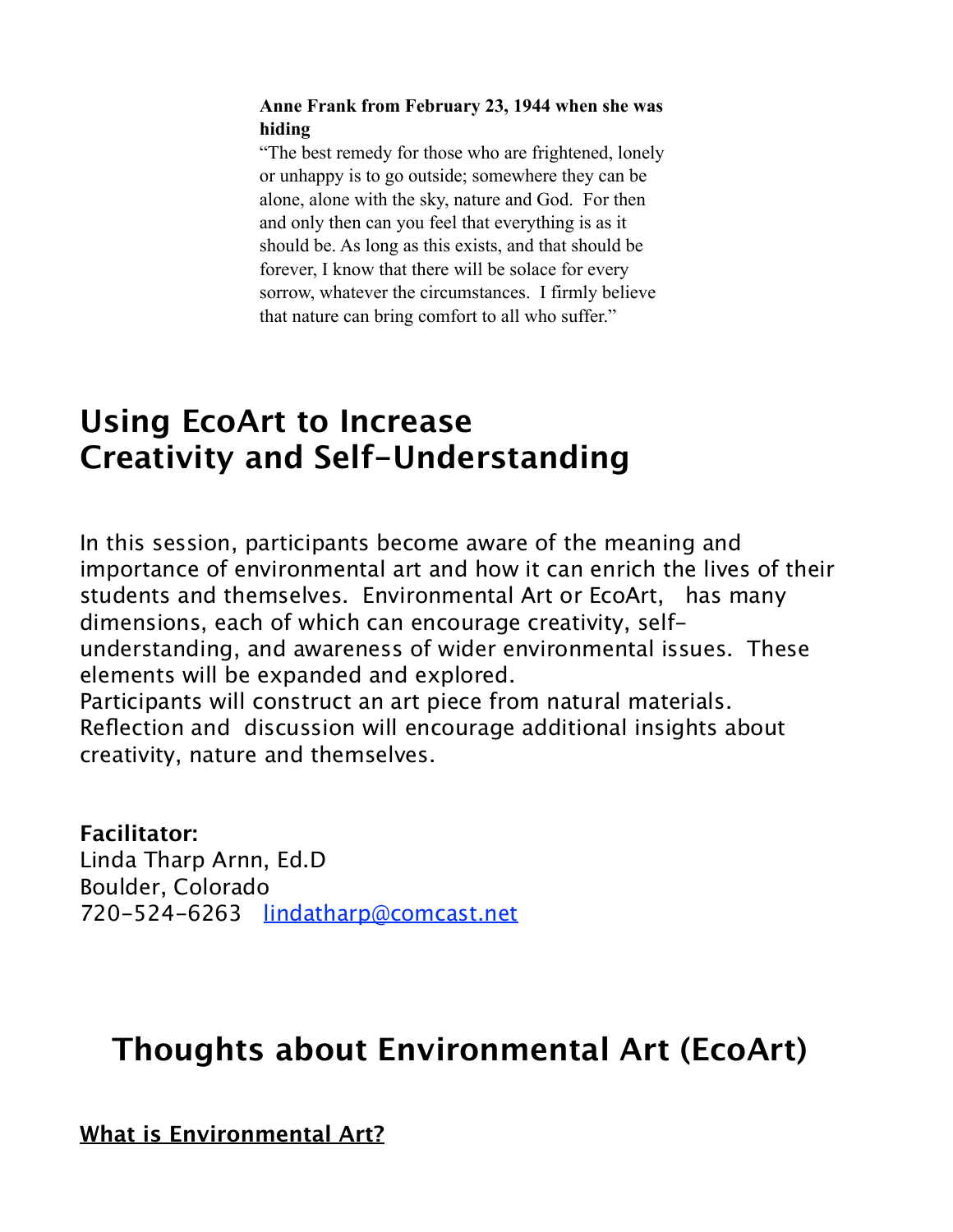In a general sense, environmental art is art that helps improve our relationship with the natural world. There is no definition set in stone. This living worldwide movement is growing and changing constantly.

Some environmental art::

- Informs and interprets nature and its processes, or educates us about environmental problems
- Is concerned with environmental forces and materials, creating artworks afected or powered by wind, water, lightening, even **earthquakes**
- Re-envisions our relationship to nature, proposing new ways for us to co-exist with our environment
- Reclaims and remediates damaged environments, restoring ecosystems in artistic and often aesthetic ways.

Lynne Hull 2009 greenmuseum.org

### **What Environmental Art Projects Can I Use with My Students?**

- Start creating and listing these yourself
- Check the web, library, book stores and magazines
- Share with other teachers, artists, ecologists,
- Reflect on and adapt to the learning styles of your students
- Make a Morph Grid to brainstorm ideas
- Share what you love to create in art in nature
- Find out what your students enjoy creating in nature

### **Why Do Environmental Art?**

"The outer world is necessary for the inner world; they're not two worlds but a single world with two aspects: the outer and the inner. If we don't have certain outer experiences, we don't have certain inner experiences, or at least we don't have them in a profound way. We need the sun, the moon, the stars, the rivers and